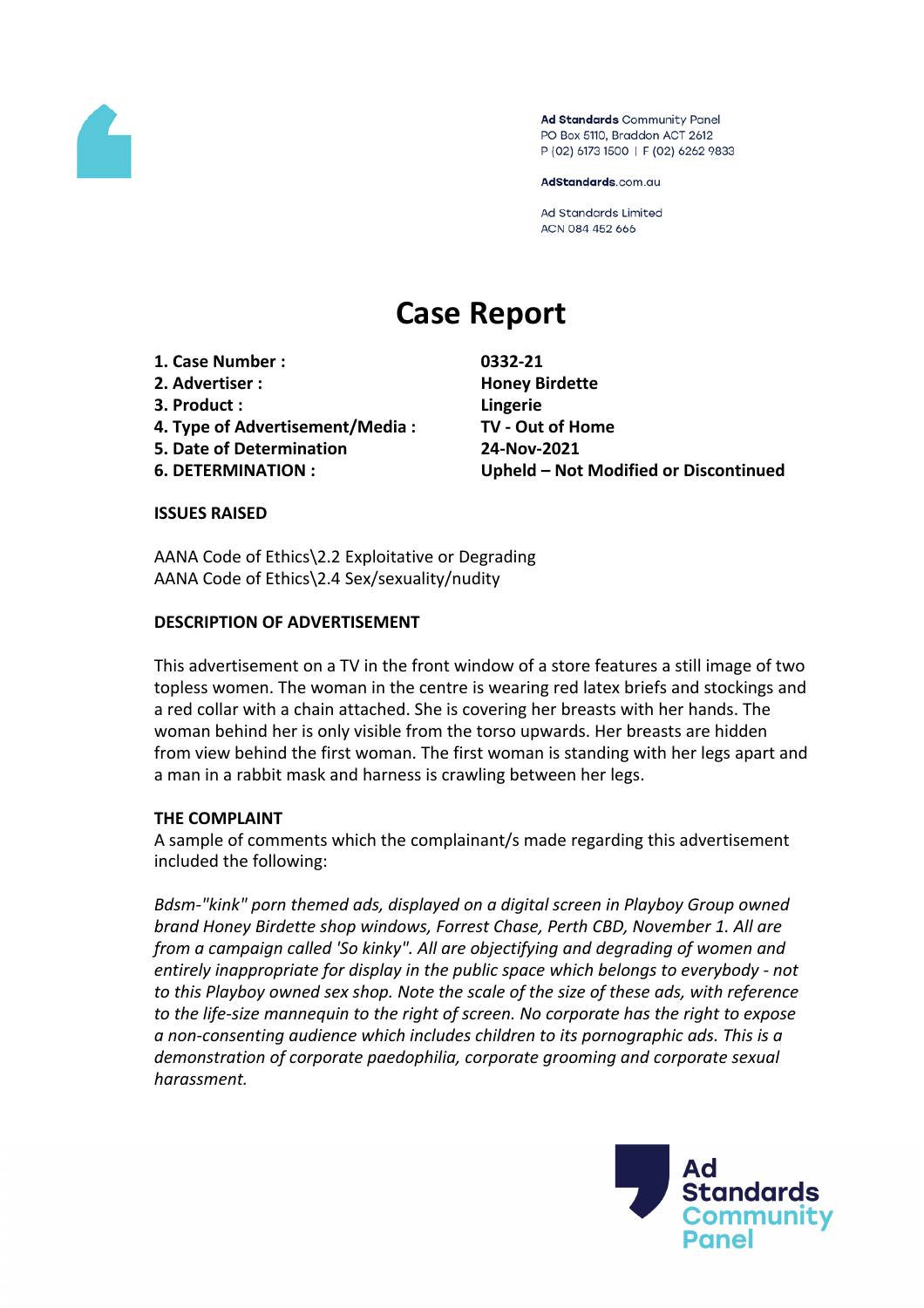

#### **THE ADVERTISER'S RESPONSE**

Comments which the advertiser made in response to the complainant/s regarding this advertisement include the following:

*Advertiser did not provide a response.*

#### **THE DETERMINATION**

The Ad Standards Community Panel (the Panel) considered whether this advertisement breaches Section 2 of the AANA Code of Ethics (the Code).

The Panel noted the complainant's concerns that the advertisement:

- is objectifying of women and degrading to women
- is inappropriate for display in a public space.

The Panel viewed the advertisement and noted the advertiser had not provided a response.

# **Section 2.2: Advertising should not employ sexual appeal in a manner which is exploitative or degrading of any individual or group of people.**

The Panel noted the AANA Practice Note which provides guidance on the meaning of the terms exploitative and degrading:

*Exploitative - (a) taking advantage of the sexual appeal of a person, or group of people, by depicting them as objects or commodities; or (b) focussing on their body parts where this bears no direct relevance to the product or service being advertised. Degrading – lowering in character or quality a person or group of people.*

## **Does the advertisement use sexual appeal?**

The Panel noted that the advertisement depicts two topless women. The Panel considered that this image does contain sexual appeal.

#### **Does the advertisement use sexual appeal in a manner that is exploitative?**

The Panel noted that the advertisement was for lingerie and fetish products available at Honey Birdette and considered that it is reasonable for the women to be depicted wearing the products in the advertisement. The Panel considered there is no irrelevant focus on the women's bodies or body parts. The Panel noted that while there are two people with animal heads depicted in the advertisement, they are at the edges of the image and there is no focus on their body parts.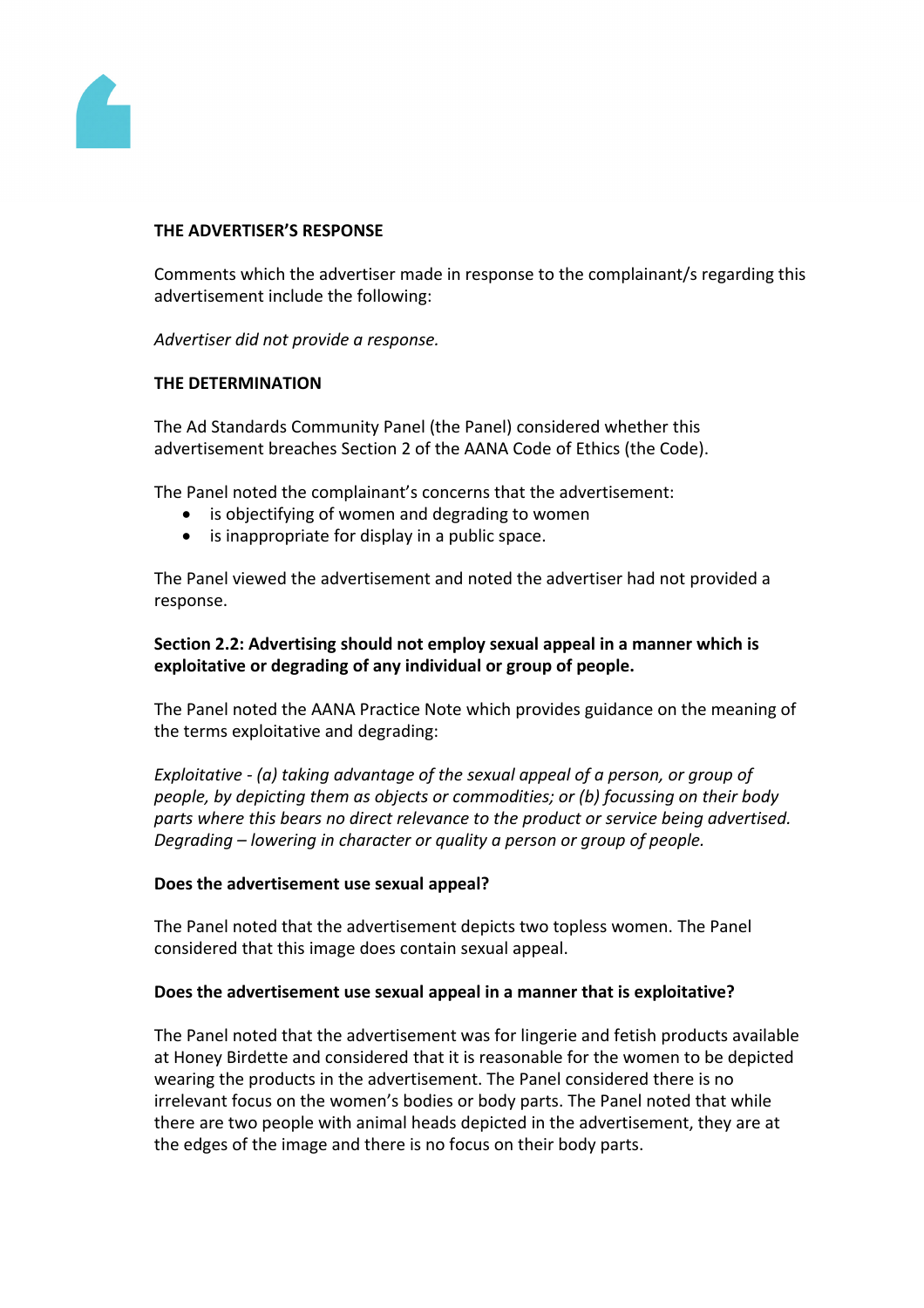

The Panel considered that the women in the advertisement are depicted in a confident manner, clearly posing for the photo, and are not posed in a manner suggesting that they are objects to be used.

The Panel noted that the woman on the right is depicted wearing a collar and lead, however the lead is not pulled taut and there is no indication that the woman is being pulled by it or is under the control of any other person.

The Panel noted that the man with a rabbit head is seen on the ground crawling between one of the women's legs. The Panel considered that overall impression of the advertisement is of a burlesque nature and that the people are performing in a show or participating in a party, and not that any one person is an object or commodity.

The Panel considered that the advertisement does not employ sexual appeal in a manner which is exploitative of the women or man.

## **Does the advertisement use sexual appeal in a manner that is degrading?**

The Panel considered that the depiction of the women is relevant to the promotion of lingerie and the products available for purchase at Honey Birdette and this in itself does not lower the women in character or quality.

The Panel considered that the two women and man are posing in a playful way for the camera and are shown as equally participating in the behaviour. The Panel considered that this depiction does not lower the women or man in character or quality.

The Panel considered that the advertisement does not employ sexual appeal in a manner which is degrading to the women or man.

#### **Section 2.2 conclusion**

Finding that the advertisement did not employ sexual appeal in a manner which is exploitative or degrading of an individual or group of people, the Panel determined that the advertisement did not breach Section 2.2 of the Code.

## **Section 2.4: Advertising shall treat sex, sexuality and nudity with sensitivity to the relevant audience.**

The Panel noted the Practice Note for the Code states:

*"Overtly sexual images are not appropriate in outdoor advertising or shop front windows.*

*"Although not exhaustive, the following may be considered to be overtly sexual: • Poses suggestive of sexual position: parting of legs, hand placed on or near genitals in a manner which draws attention to the region;*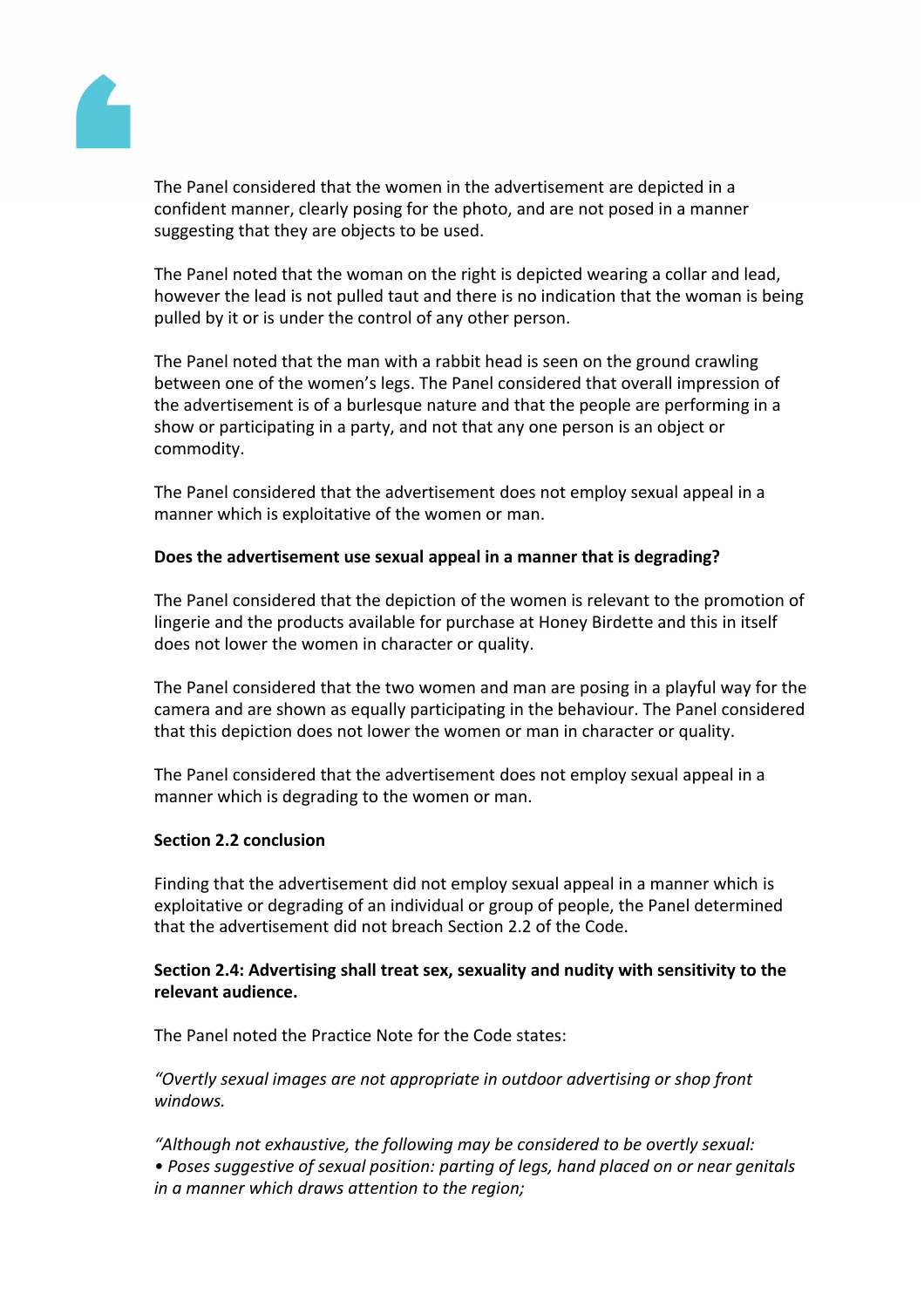

*• People depicted in sheer lingerie or clothing where a large amount of buttocks, female breasts, pubic mound or genital regions can be seen; The use of paraphernalia such as whips and handcuffs, particularly in combination with images of people in lingerie, undressed or in poses suggestive of sexual position;*

*• Suggestive undressing, such as pulling down a bra strap or underpants; or*

*• Interaction between two or more people which is highly suggestive of sexualised activity.*

*"Discreet portrayal of nudity and sexuality in an appropriate context (eg advertisements for toiletries and underwear) is generally permitted but note the application of the relevant audience. More care should be taken in outdoor media than magazines, for example.*

*"Images of models in bikinis or underwear are permitted, however, unacceptable images could include those where a model is in a suggestively sexual pose, where underwear is being pulled up or down (by the model or another person), or where there is clear sexual innuendo from the ad (e.g. depicting women as sexual objects)."*

## **Does the advertisement contain sex?**

The Panel considered whether the advertisement contained sex. The Panel noted the definition of sex in the Practice Note is "sexual intercourse; person or persons engaged in sexually stimulating behaviour".

The Panel considered that the people in the advertisement are not engaging in sexual intercourse. The Panel considered that the advertisement does not contain sex.

## **Does the advertisement contain sexuality?**

The Panel noted the definition of sexuality in the Practice Note is "the capacity to experience and express sexual desire; the recognition or emphasis of sexual matters".

The Panel considered that the women and man are wearing sexualised clothing and using fetish gear and there is a sexual element to the advertisement.

# **Does the advertisement contain nudity?**

The Panel noted that the definition of nudity in the Practice Note is "the depiction of a person without clothing or covering; partial or suggested nudity may also be considered nudity".

The Panel noted that the women depicted are topless, with their beasts covered, and considered that this is a depiction of partial nudity.

# **Are the issues of sexuality and nudity treated with sensitivity to the relevant audience?**